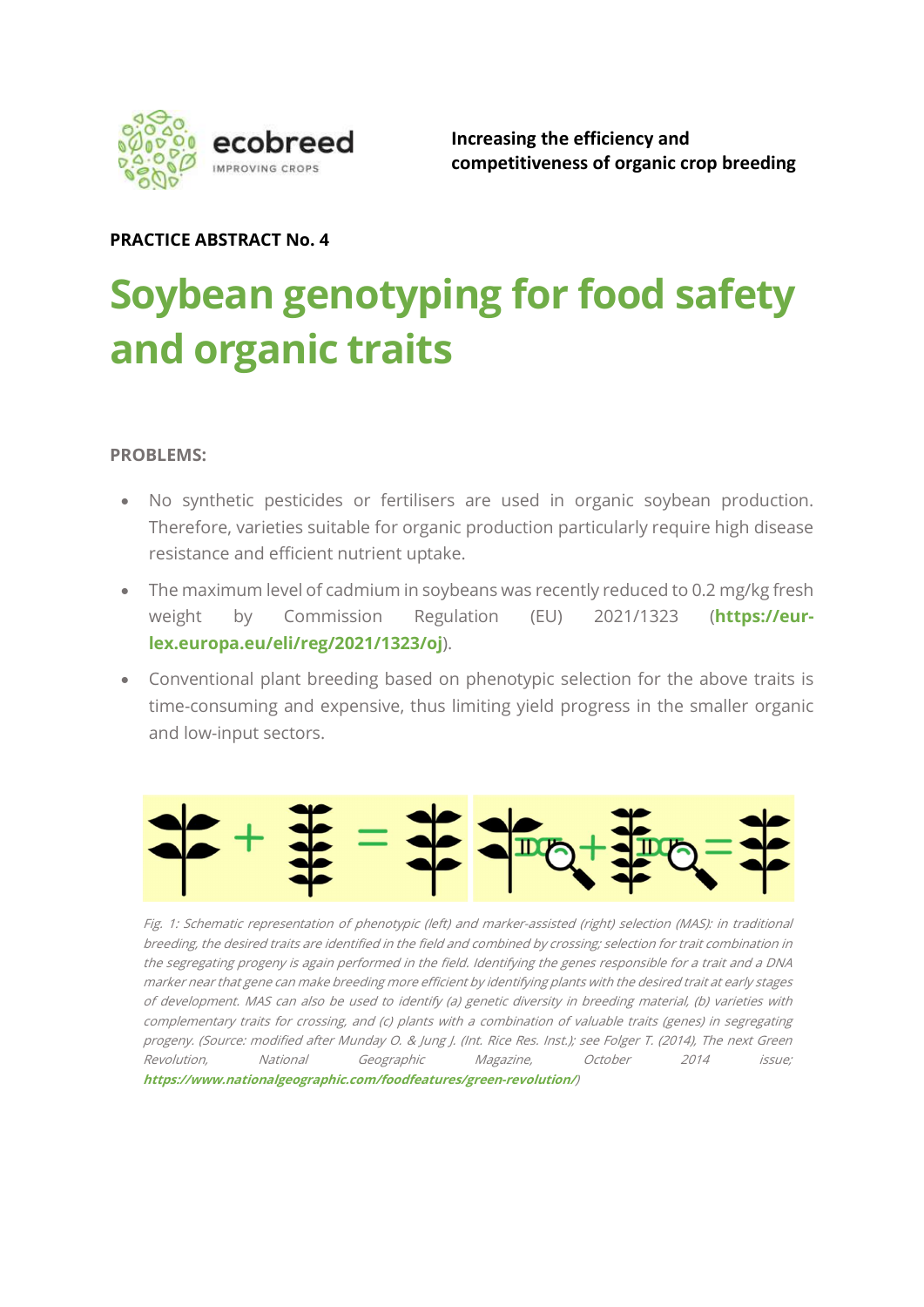### SOLUTIONS:

- The use of soybean varieties suitable for organic farming provides more efficient and sustainable strategies for organic production systems. Genotypes with low cadmium accumulation should be used in organic food production to improve food safety. Selection for supernodulation in soybean could be an important trait showing potential for increased nitrogen fixation. In addition, breeding for disease resistance offers an efficient and sustainable strategy for organic production.
- The use of improved and more efficient breeding approaches such as markerassisted selection (MAS) reduces costs and can be used directly in breeding for organic and low-input production (Fig. 1). This has the potential to shorten the breeding cycle and increase the precision of selection. With better varieties, farmers are likely to achieve greater yield stability and more sustainable production, which means lower risks in the organic production process.

### PRACTICAL RECOMMENDATIONS:

Molecular markers were used to screen ECOBREED breeding material harbouring traits relevant to organic farming:

- *Cadmium accumulation*: by using two different marker strategies 11 soybean cultivars (Kamianetz, Novosadska Rana, NS Albus, NS Kraljica, Tajfun, Xonia, Columna, Larisa, NS Maximus, Ovidiu F and Steara) were identified containing an allele for low Cd accumulation, which is particularly suitable for soybean food production. The first six genotypes also showed high grain yields in ECOBREED field trials.
- Supernodulation: a molecular marker linked to the gene controlling the autoregulation of nodulation allows rapid screening at early developmental stages without inoculation. However, no supernodulating genotypes were identified in the ECOBREED soybean nursery.
- Disease resistance: using multiple molecular markers, soybean cultivars were identified that carry a high number of loci that confer tolerance to: (i) Sclerotinia sclerotiorum (i.e., Astafor, Favorit, Fortuna, Gracia, NS Kaca, NS Maximus, Pando, Rubin, Tajfun, Venera and Zita,), (ii) resistance to northern stem canker caused by Diaporthe caulivora (i.e. Favorit and Jelica') and (iii) against southern stem canker caused by *Diaporthe aspalathi* (i.e. Astafor, Becejka, Belka, Isidor, Jelica, NS Kraljica, NS Sirius, Pando, Zita and Zlata).